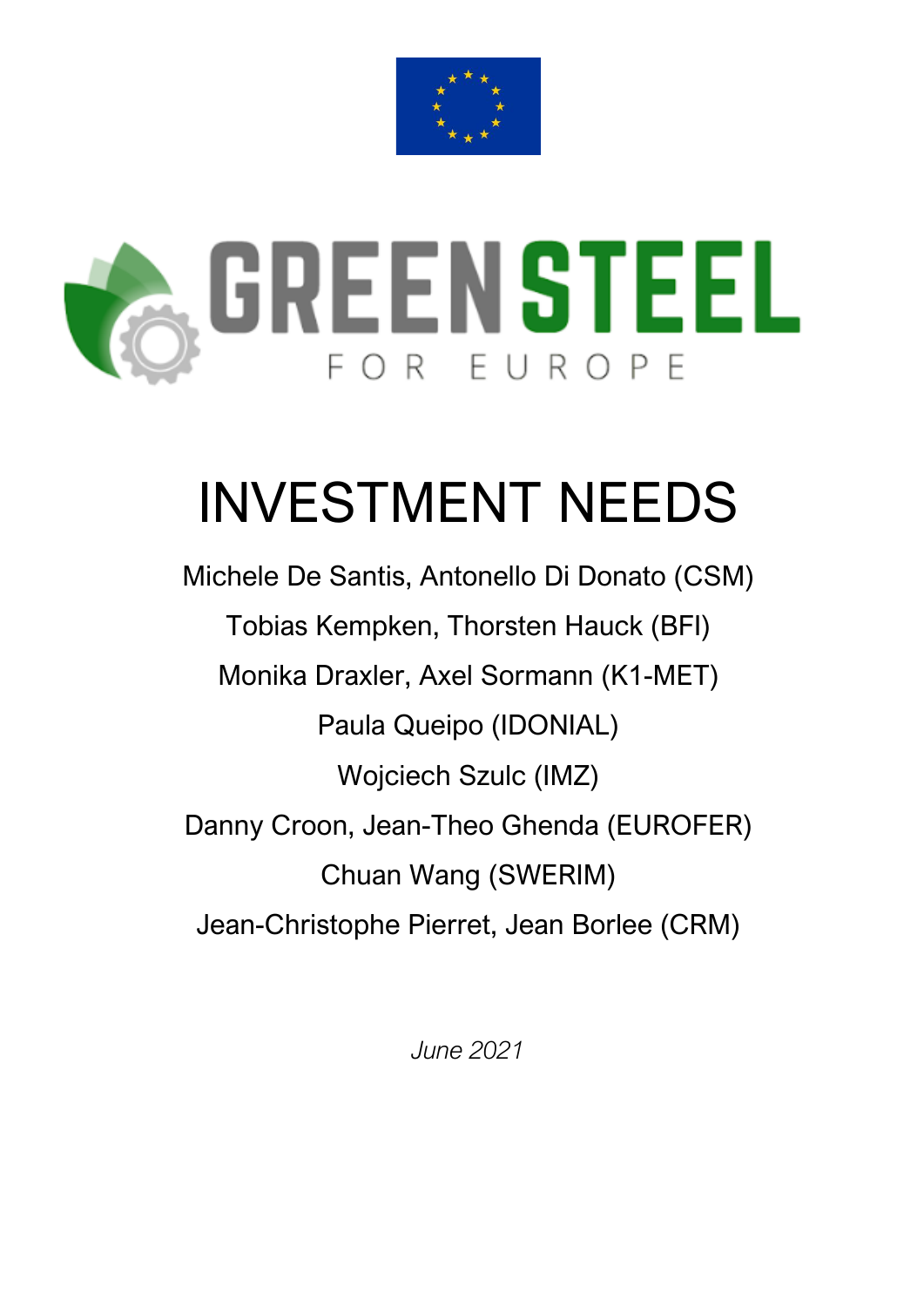## **Executive summary**

The production of steel must undergo a deep decarbonisation process if it is to meet the CO<sub>2</sub>. reduction objectives envisaged by the European Green Deal, which aims to bring about a transition to a competitive low-carbon economy by 2050. The Green Steel for Europe (GREENSTEEL) project, for its part, aims to promote a green revolution in the steel industry.

This report focuses on the investment needs for the expected steel-industry decarbonisation (aimed at reducing steel industry  $CO<sub>2</sub>$  emissions by at least 80%) and suggests an investment roadmap. To this end, the report includes a thorough investigation of the following elements:

- a) the current **technology** developments in the field of  $CO<sub>2</sub>$  reduction in the steel industry, with a focus on their related **investment needs**;
- b) an **investment roadmap**, describing the investment needs for the technologies up to industrial deployment; and
- c) the current **regulation** and **market context**, which shapes to the real economic framework in which the EU steel industry must evolve (sustainable transition).

#### **a) Technologies, technology routes and related investment needs**

The selection of technologies was derived from the "Technology Assessment and Roadmapping" report (deliverable D1.2 of the GREENSTEEL project). The following were identified as the most relevant technologies:

- hydrogen-based direct reduction  $(H_2-DR)$ ;
- hydrogen plasma smelting reduction (HPSR);
- alkaline iron electrolysis (AIE);
- molten oxide electrolysis (MOE);
- carbon capture and usage (CCU) via carbon oxide conversion;
- iron bath reactor smelting reduction (IBRSR);
- gas injection into the blast furnace;
- substitution of fossil energy carriers by biomass; and
- high quality steel making with increased scrap usage.

Several technologies can be combined to raise the overall  $CO<sub>2</sub>$ -mitigation potential above their individual limits. The main auxiliary processes connected to many of the above-mentioned technologies are  $CO<sub>2</sub>$  capture and  $H<sub>2</sub>$  generation.

These technologies can be considered as individual modular components within the complete steel production chain. Technology routes integrate these components into a full process chain, including upstream operations (transformation of raw materials into intermediate steel products) and downstream applications (production of final shaped and coated products). The amalgamation of technologies into technology routes (including the integration into existing/new production chains) needs substantial additional investment. Four groups of technology routes were identified within the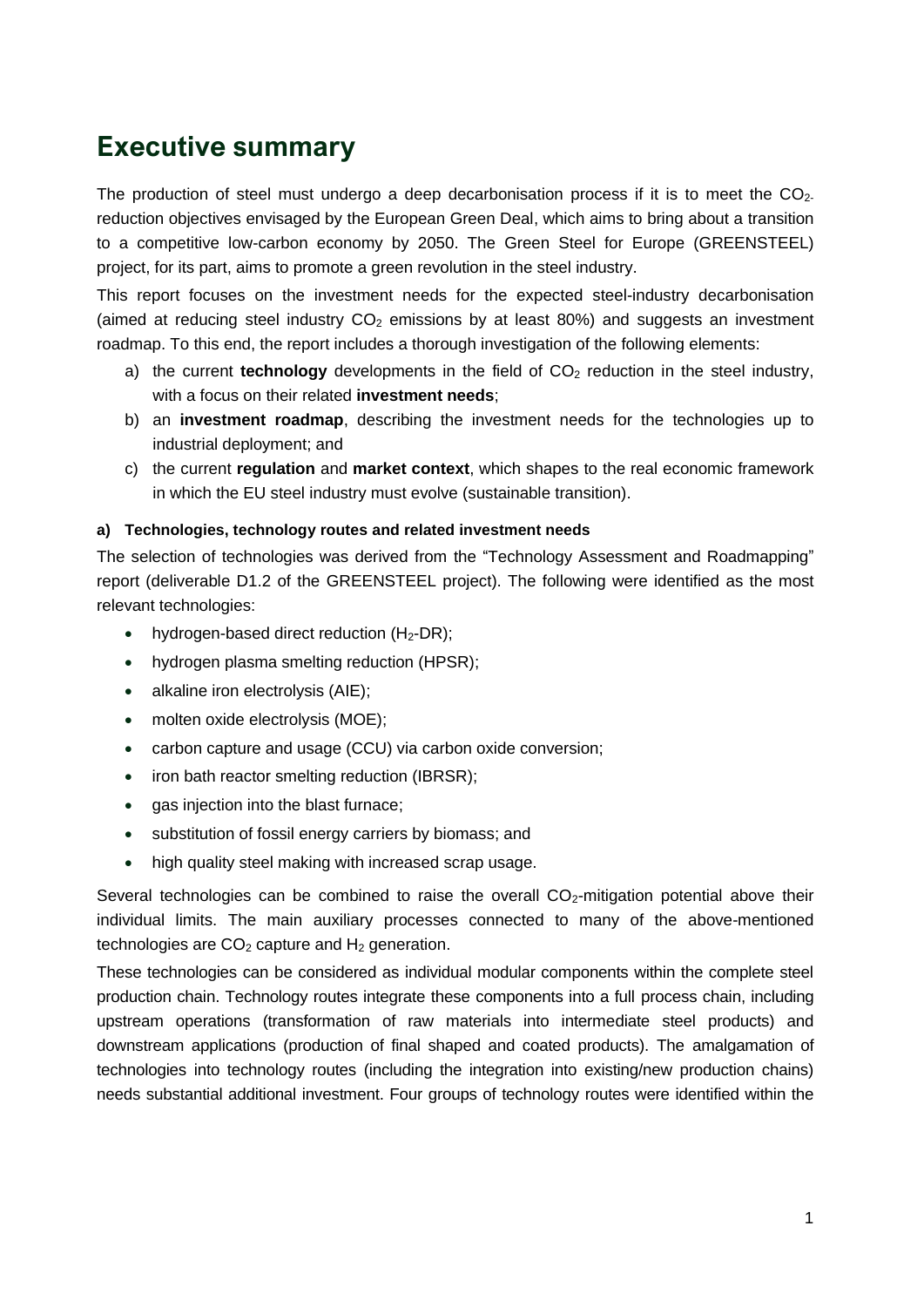project as being highly relevant (but non-exclusive) examples:<sup>1</sup> routes based on the optimised conventional blast furnace-blast oxygen furnace-route (BF-BOF-route), on direct reduction (DR), on smelting reduction and on iron ore electrolysis. The related investments needs are shown in Table 1.

#### **Technology routes based on optimised BF-BOF**

The first technology route consists of adjustments to the conventional BF-BOF ironmaking process, many of which are possible in the short term. These adjustments include the injection of hydrogenrich gases and the increased use of alternative energy carriers, such as biomass and scrap. Furthermore, the addition of carbon capture and usage or storage (CCUS) units to conventional processes is also considered, since CCUS is quite a flexible option that can be combined with almost all other techniques, e.g. electric arc furnace (EAF), natural gas direct reduction (NG-DR) plants or downstream processes.

As shown in Table 1, the investment needs can be apportioned as follows:

- *up to 2030*: industrial investment for first implementations in existing BF-BOF plants and technological investment for other less mature options, including CCUS; and
- *up to 2050*: industrial investment for full implementation and minor technological investment for other less mature options.

### **Technology routes based on direct reduction (e.g. H2-DR-EAF route)**

This route proved to be among those allowing  $CO<sub>2</sub>$  mitigation potential of up to 95%. However, its success in the European steel industry depends on the availability and cost of 'clean' energy (hydrogen and electricity). Therefore, starting with Natural Gas-based Direct Reduction (NG-DR) is a plausible and more realistic first step for industrial deployment, which would still enable high  $CO<sub>2</sub>$  mitigation. In any case, challenges and investments should be considered, which are linked to the restructuring of the existing industrial systems (i.e. the adaption of material, gas and heat supply chains). The investment needs can be apportioned as follows:

• *up to 2030*: industrial investment in DR plants using natural gas and technological investments to increase hydrogen content and upgrade the technology readiness level (TRL) to 9 (first industrial deployment); and

• *up to 2050*: industrial investment in the implementation of H<sub>2</sub>-DR-EAF and the progressive replacement of blast furnaces (and related plants).

#### **Technology routes based on smelting reduction (e.g. enhanced IBRSR route)**

The technology route based on iron bath reactor smelting reduction (IBRSR) technology replaces the BF and eliminates the need for the coke making and sintering (or pelletising) of the iron ore. The steelmaking and hot-rolling sections can remain unchanged or, if desired, they can accommodate the additional changes presented in the BF route above.

The investment needs can be apportioned as follows:

- *up to 2030*: technological investment in scaling up to TRL 8; and
- *up to 2050*: industrial investment in the progressive replacement of BFs and related plants and, subsequently, for industrial deployment in the European industry.

<sup>1</sup> The groups were the same as those in the D1.2 report of the GREENSTEEL project "Technology assessment and roadmapping".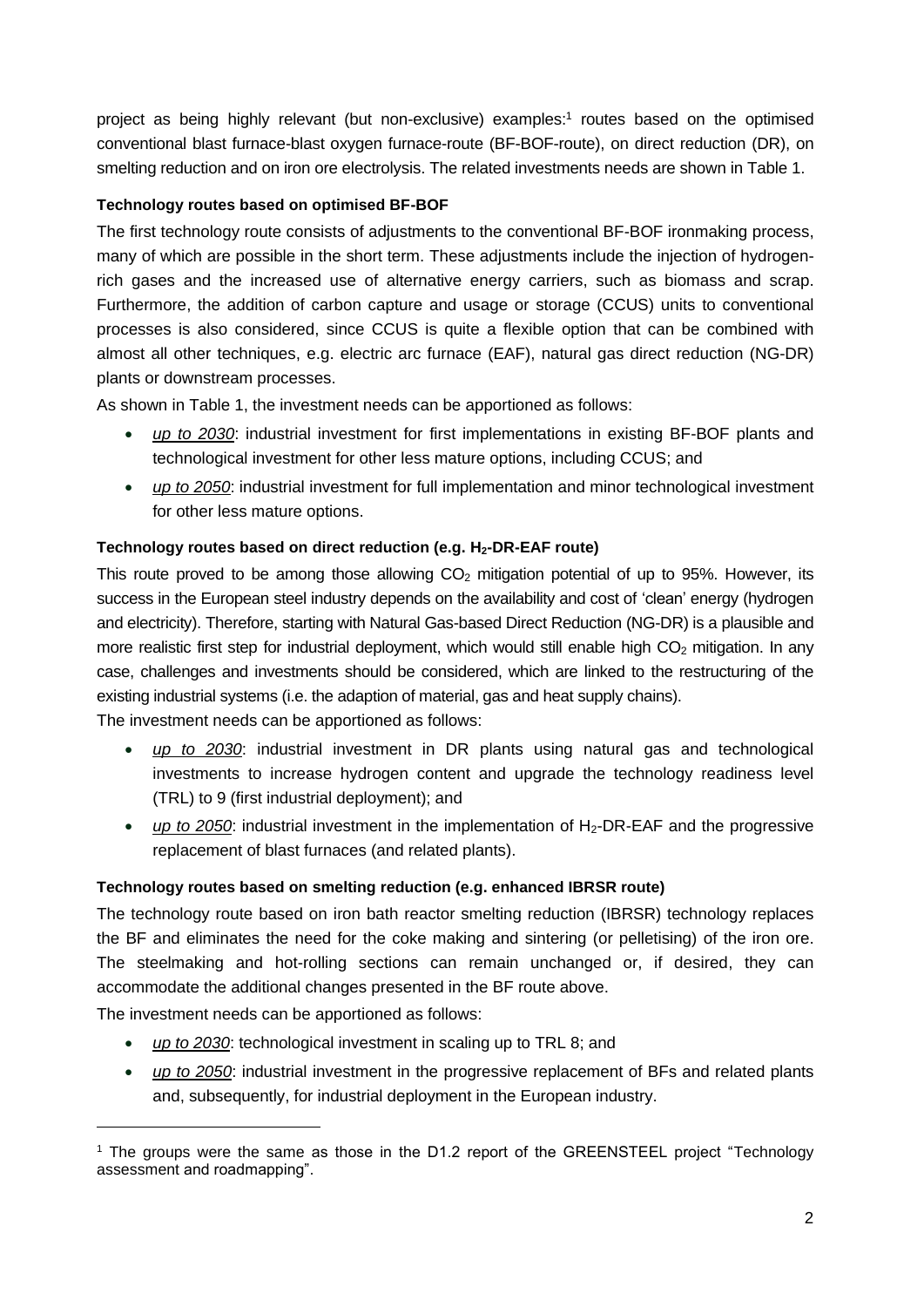#### **Technology routes based on iron ore electrolysis**

These routes comprise two technologies mentioned in Table 1 - alkaline iron electrolysis (AIE) and molten oxide electrolysis (MOE) (under the 'single decarbonisation technologies' section), which both reduce iron ores through direct use of electricity but currently have different technical maturity levels: moderate (TRL 5-6) for AIE and low (TRL 2) for MOE. Both technologies depend on the availability of large amounts of  $CO<sub>2</sub>$ -free electricity at affordable prices.

For the alkaline electrolysis (AEL), the investment needs can be apportioned as follows:

- *up to 2030*: technological investment in scaling up to TRL 8; and
- *up to 2050*: industrial investment in the implementation of AEL plants, for progressive replacement of BFs and related plants, and subsequently for deployment in European industry.

For MOE, the investment needs can be divided as follows:

- *up to 2030*: technological investment in both fundamental and low-scale developments (e.g. laboratory, pilot plant); and
- *up to 2050*: industrial investment in further upscaling in view of achieving TRL 9 in 2050.

Note that some of the above-mentioned technologies can be in direct competition with each other, meaning that only one can be implemented. For example, H2-DR, AIE/MOE and mixed solutions (HPSR) are in competition, whereas several others may be combined with high synergy (e.g. CCU and biomass with several other technologies).

#### **b) Investment roadmapping**

As to the investment needs, publicly available data have been combined with information derived from interviews with steel producers and technology providers. In order to design an investment roadmap, the investment needs for the main technological solutions (the so-called technology routes in the D1.2 report "Technology assessment and roadmapping") have also been considered in the context of the periods in which they will be needed by 2050.

An investment roadmap has been developed based on the analysis of the selected decarbonisation technologies and their investment needs. The arising within this timeframe are set out as follows:

- 1. **the cost for development up to TRL 8**: these are the investment needs to upgrade the technology from the existing TRL to complete systems, including small-scale demonstration in an operational environment;
- 2. **the cost for the first industrial deployment (TRL 9)**: these are the investment needs for the scale up and full industrial validation of a first-of-a-kind industrial plant;<sup>2</sup>
- 3. **the cost for full industrial plants**: these are the investment needs for a full-scale industrial production plant (normalised to 1 M t production capacity).

Notably, most of the overall investment needs from 2020 onwards will be concentrated in the period 2030-2050.

A summary of the investment roadmap for single technologies and technology routes is shown below, in Table 1.

<sup>2</sup> At least a one-year operation with about 30% (or more) industrial plant production capacity.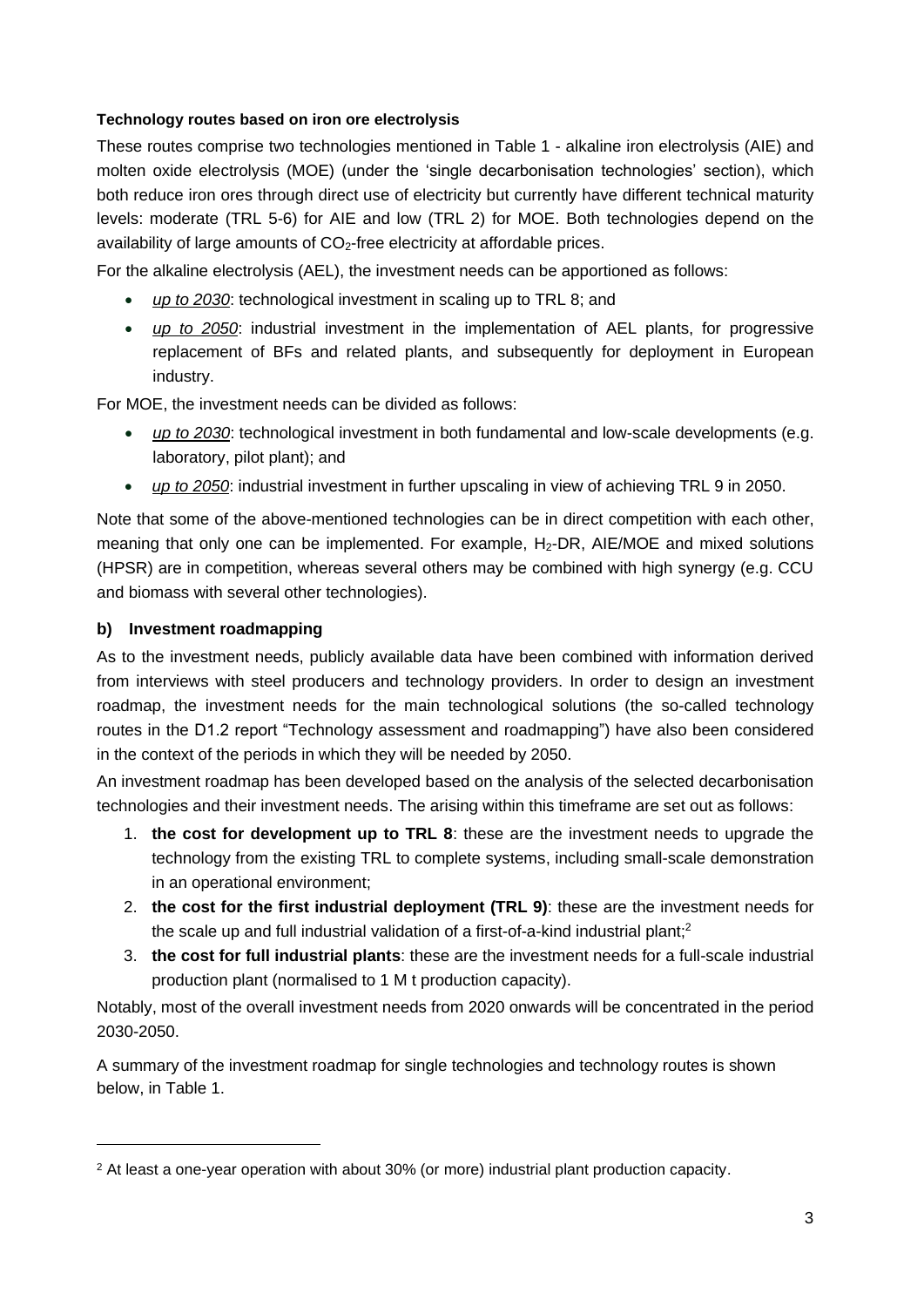| <b>Single decarbonisation technologies</b> |                 |                                |                   |                                                       |                                                                                         |     |                                                                     |                                         |
|--------------------------------------------|-----------------|--------------------------------|-------------------|-------------------------------------------------------|-----------------------------------------------------------------------------------------|-----|---------------------------------------------------------------------|-----------------------------------------|
| <b>Technology</b>                          | 2020            | <b>TRL</b> development<br>2030 | 2050              | Investment<br>needs up to<br>TRL 8 (M $\varepsilon$ ) | Investment<br>needs for 1 <sup>st</sup><br>industrial depl.<br>TRL 9 (M $\varepsilon$ ) |     | Investment<br>needs for<br>full industrial<br>plant (M $\epsilon$ ) | CO <sub>2</sub><br>abatement<br>(max %) |
| $H_2$ -DR<br>(100 % H <sub>2</sub> )       | $6 - 8$         | $7 - 9$                        | 9<br>(ind. depl.) | 100                                                   | 150                                                                                     |     | 250*                                                                | 95                                      |
| <b>HPSR</b>                                | 5               | 6                              | 9<br>(ind. depl.) | 100                                                   | 200                                                                                     |     | 500                                                                 | 95                                      |
| <b>AIE</b>                                 | $5-6$           | $6 - 8$                        | 9                 | 250                                                   | 500                                                                                     |     | <b>Not</b><br>evaluated<br>due to low<br><b>TRL</b>                 | 95                                      |
| <b>MOE</b>                                 | $\overline{2}$  | $3 - 4$                        | $\overline{9}$    | 1000                                                  | Not evaluated due to low TRL                                                            |     | 95                                                                  |                                         |
| <b>CCUS</b>                                | $5 - 8$         | 9                              | 9<br>(ind. depl.) | 150                                                   | 300<br>1000                                                                             |     | 60                                                                  |                                         |
| <b>IBRSR</b>                               | 6               | $\,8\,$                        | (ind. depl.)      | 400                                                   | 850**                                                                                   |     |                                                                     | 20-80                                   |
| <b>BF-Gas</b><br>injection                 | $5 - 9$         | $8 - 9$                        | 9<br>(ind. depl.) | 150                                                   | 400**                                                                                   |     | 600**                                                               | 20-60                                   |
| <b>Biomass</b><br>usage                    | $2 - 7$         | 8                              | 9<br>(ind. depl.) | 5                                                     | 15                                                                                      |     |                                                                     | 30-100                                  |
| <b>Increased</b><br>scrap usage            | $4 - 7$         | $7 - 9$                        | 9<br>(ind. depl.) | 50                                                    | 100                                                                                     |     |                                                                     | 100 (with<br>CCS).                      |
| <b>Auxiliary technologies</b>              |                 |                                |                   |                                                       |                                                                                         |     |                                                                     |                                         |
| <b>Technology</b>                          | 2020            | <b>TRL</b> development<br>2030 | 2050              | Investment<br>needs up to<br>TRL 8 (M $\varepsilon$ ) | Investment<br>needs for 1 <sup>st</sup><br>industrial depl.<br>TRL 9 (M $\varepsilon$ ) |     | Investment<br>needs for<br>full industrial<br>plant (M $\epsilon$ ) | CO <sub>2</sub><br>abatement<br>(max %) |
| CO <sub>2</sub> capture                    | $5 - 6$         | $8 - 9$                        | 9<br>(ind. depl.) |                                                       | (independent of steel industry)                                                         |     | 200                                                                 |                                         |
| <b>Water</b><br>electrolysis               | $5 - 8$         | $7 - 9$                        | 9<br>(ind. depl.) | Not evaluated<br>(independent of steel industry)      |                                                                                         | 100 |                                                                     |                                         |
| <b>Technology routes</b>                   |                 |                                |                   |                                                       |                                                                                         |     |                                                                     |                                         |
| <b>Technology</b><br>route                 | TRL development |                                |                   | Investment                                            | Investment                                                                              |     | Investment                                                          | CO <sub>2</sub>                         |
|                                            | 2020            | 2030                           | 2050              | needs up to<br>TRL 8 (M $\epsilon$ )                  | needs for 1 <sup>st</sup><br>industrial depl.<br>TRL 9 (M $\varepsilon$ )               |     | needs for<br>full industrial<br>plant (M $\epsilon$ )               | abatement<br>(max %)                    |
| <b>Optimised</b><br><b>BF-BOF</b>          | $2 - 9$         | $7 - 9$                        | 9<br>(ind. depl.) | $2,000***$                                            | 4,000                                                                                   |     |                                                                     | 95                                      |
| Direct<br>reduction                        | $4 - 8$         | $7-9$                          | (ind. depl.)      |                                                       | 500                                                                                     |     | 650                                                                 | 95                                      |
| <b>Based on</b><br>smelting<br>reduction   | $2 - 6$         | $6 - 8$                        | 9<br>(ind. depl.) | 400                                                   | 500**                                                                                   |     | 600**                                                               | 85                                      |
| <b>Based on</b><br>iron<br>electrolysis    | $2 - 6$         | $3-6$                          | $\boldsymbol{9}$  | 250                                                   | 400                                                                                     |     | Not<br>evaluated<br>due to low<br><b>TRL</b>                        | 95                                      |

#### *Table 1: Summary of investment roadmapping for single technologies and technology routes*

*Source: authors' own composition based on desk research and stakeholders' interviews (complete references in the bibliography). Note: data refer to a crude steel capacity of 1 Mt/a as a reference<sup>3</sup> . \** €*500 M including EAF. \*\* Excluding CO<sup>2</sup> transport and storage. \*\*\* From greenfield (brownfield CAPEX costs 40% with respect to BF-BOF)*. *For the abbreviations used, please see the list of symbols, indices, acronyms, and abbreviations.*

<sup>&</sup>lt;sup>3</sup> In general, real industrial plant sizes differ depending on a specific technology. Taking for example BFgas injection technology and the route based on smelting reduction, the investment needs for the Hisarna plant with a 1.5 Mt/a CS capacity are reported in Section 2.5.3.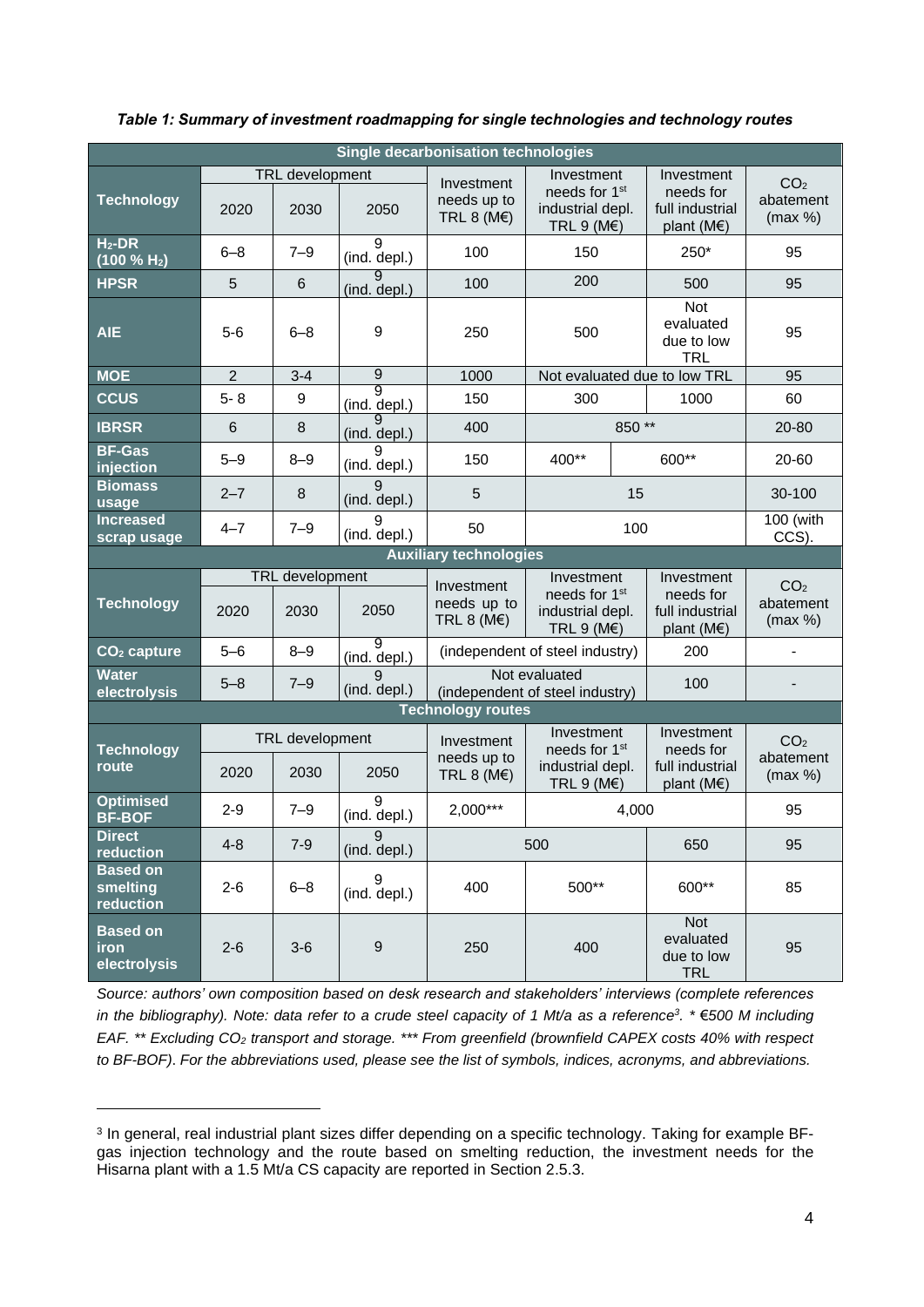The table is divided into three parts. The first shows the investment needs for the development of the single technologies, the second includes the needs for auxiliary technologies, and the third shows the needs for the technology routes resulting from a combination of technologies to account for complete steel production chains. In each part, the investment needs for TRL8, TRL9 and full industrial plants are presented. Where information was lacking, general TRL info or a common investment need for plant deployment is given.

It should be noted that the above-mentioned data refer to technology development from greenfield. *4*

The investment costs correspond to one (pilot/demonstration/industrial) plant at a time. However, operating at least two plants for each technology is strongly recommended to ensure reliable results and gather a broad range of experiences. The information on the technical maturity is given as a TRL range, representing different aspects of the respective technology/technology route. Regarding the readiness for first industrial deployment, the upper limit of the TRL range is relevant, since the less mature aspects are usually optional.

#### **Technologies vs CO2 emission-abatement potential**

The investment roadmap needs to be put into **the sustainability perspective** – allowing for a sustainable transition, leading to a competitive and resource-efficient industry and providing enhanced worker safety and new job opportunities. Therefore, the costs of the different options must be considered in relation to their  $CO<sub>2</sub>$  emission-abatement potential and the time to achieve such abatement.

Technologies related to biomass, increased scrap usage, gas injection in BF and CCUS have lower impact on CO<sup>2</sup> emissions when applied individually but are the closest to industrial development and have relatively low investment costs. Conversely, the new innovative steelmaking technologies, such as HPSR and AIE iron ore electrolysis, have a big potential, but their industrial deployment requires more time and large investments due to rather low TRLs to date.

The H<sub>2</sub>-DR technology offers a compromise, with its moderate TRL and very high  $CO<sub>2</sub>$  abatement potential, even in the medium term. The direct-reduction technology also guarantees a significant CO<sup>2</sup> abatement in the short term via the natural gas-based direct reduction (NG-DR). Since this is already an industrially established technology, industrial plants can be installed in Europe in the short term, which would enable a significant short-term decrease of the  $CO<sub>2</sub>$  footprint of the European steel industry.

These industrial DR plants could afterwards be used for further R&D activities, with the aim of maximising the ratio of hydrogen to natural gas and further decreasing industrial emissions. With this approach, major  $CO<sub>2</sub>$  abatement of industrial emissions would be possible, without having to wait several years for less mature techniques to be developed. Instead, depending on the local environment (e.g. favourable conditions with respect to economic and legal barriers and energy/resource costs), first industrial sites could build DR plants within a couple of years. However, this approach would have a significant impact on investment needs.

<sup>4</sup> In Europe the optimised BF-BOF route will most probably be based on existing installations (brownfield) rather that new installations (greenfield). The CAPEX for BF-BOF brownfield (BF-BOF retrofit) is estimated to be a bit less than 40% of the CAPEX for greenfield BF-BOF (Ghenda, 2013).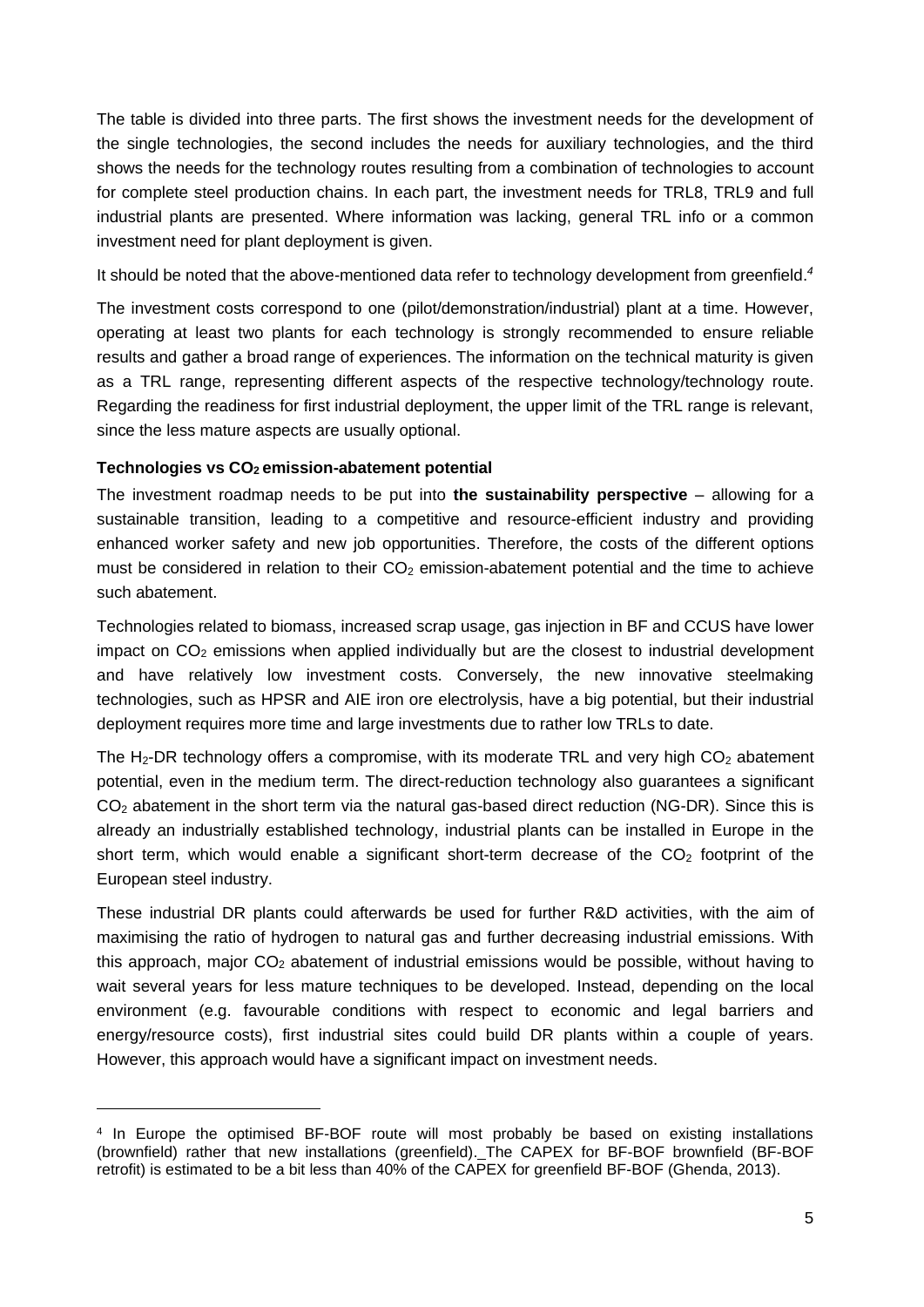As a general remark, even though across Europe there is a wide distribution of projects and related experimental and demo plants based on the new technologies (see comprehensive list in D1.1), how many EU plants will really be involved in the options identified within the GREENSTEEL project will depend on several factors (enablers, legal framework, especially public financial support for R&D&I and upscaling of the current demo). New low-CO<sub>2</sub> production technologies will require a €50-60 B investment, <sup>5</sup> with €80-120 B per year capital and operating costs. The cost of production per tonne of primary steel will increase by 35% up to 100%. The new technologies would result in additional production costs for the EU steel industry of at least €20 B per year compared to the retrofitting of existing plants (i.e. the upgrading of existing plants with the best available techniques). At least 80% of this share is related to operational expenditure (OPEX), mainly due to increased use and higher prices for  $CO<sub>2</sub>$ -lean energy.

Moreover, local conditions can foster the deployment of some of the presented technologies, as is the case, for example, for Belgium, France and the Netherlands, which can take the opportunity of using carbon capture and storage (CCS) in the North Sea ports, or Sweden, which can rely on the availability of green energy. Turning all opportunities into reliable pathways will also depend on other external aspects (e.g. financial support or policies). A thorough analysis of the most promising pathways, together with a general indication of the expected positive effect on investment needs will be detailed in a dedicated GREENSTEEL report (D1.7 - Decarbonisation Pathways 2030 and 2050).

#### **c) Regulatory and market context**

Climate protection is a central element of the European regulatory context and is enshrined in the European Green Deal Communication, with sets the goal of making the EU carbon neutral by 2050.

The study also looks into the market context, as it affects the investment environment. Steel is a heavily traded commodity on the global market. Global trends in steel demand, steel supply capacity and steel trade flows shape the dynamics of the steel industry. Global crude steel production reached 1.87 B tonnes in 2019, 8.5% of which was produced in the EU. In the last decade, steel imports to the EU have been increasing while steel exports from the EU have been decreasing, with the EU being a net importer of finished steel products. The outbreak of the Covid-19 pandemic across the EU and all world regions has slashed steel consumption and production forecasts as well as impacting the overall economic outlook.

The production of clean steel will entail (much) higher costs for several reasons, at least for the foreseeable future. Therefore, as already discussed in the "Technology assessment and roadmapping" report and the "Collection of possible decarbonisation barriers" report (deliverables D1.2 and D1.5 of the GREENSTEEL project), new markets and business models for clean steel must be established.

The above constraints impact the financial scenario, and the significant investment needs call for a public support to foster the stakeholders' effort. This need was confirmed by the first part of the GREENSTEEL stakeholder consultation: steel producers ranked "unknown market conditions for clean steel" among the three main barriers hindering the projected CO<sub>2</sub>-emission reduction level in

<sup>5</sup> Source: EUROFER, [www.eurofer.be](http://www.eurofer.be/)